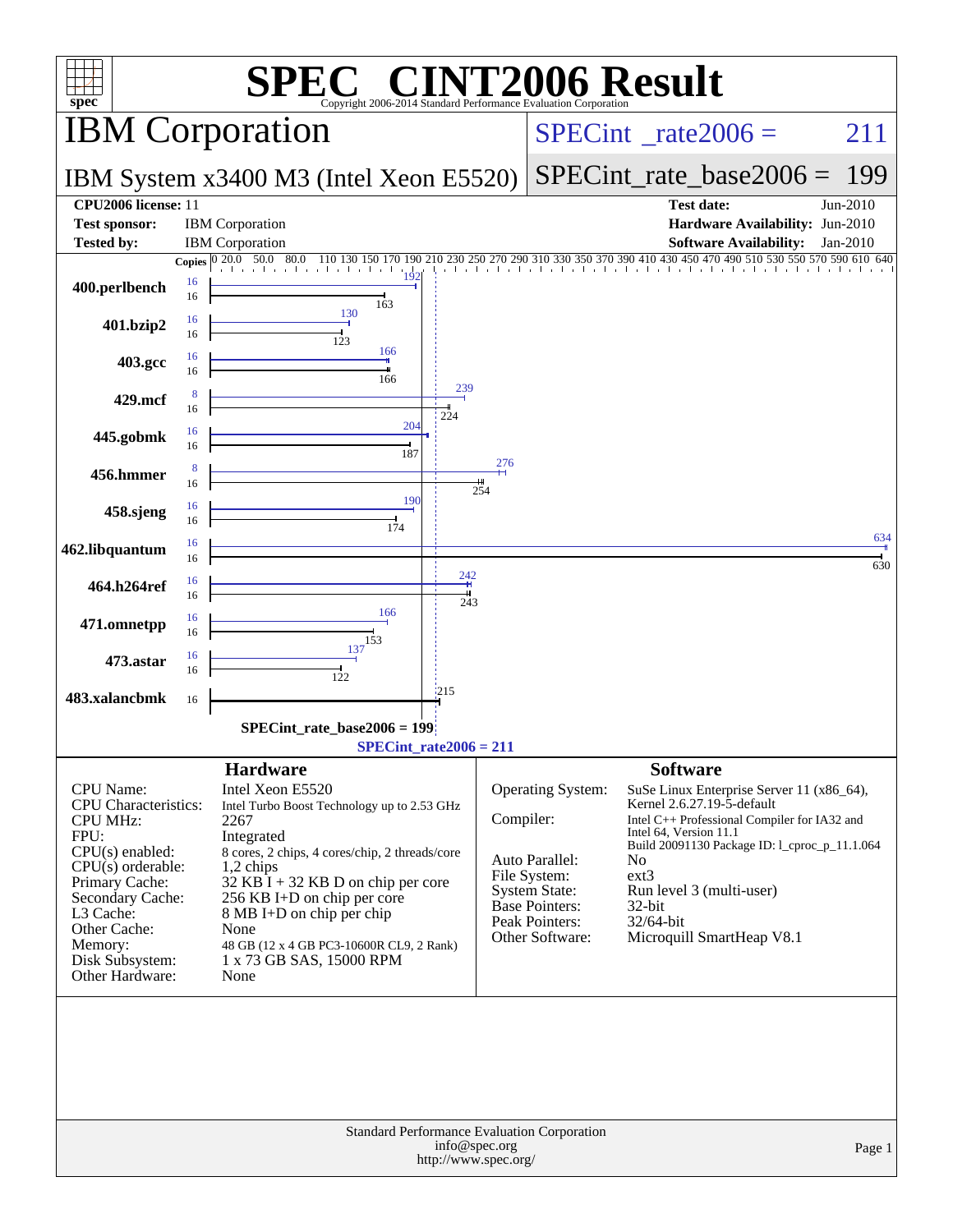

## IBM Corporation

### SPECint rate $2006 = 211$

### IBM System x3400 M3 (Intel Xeon E5520)

[SPECint\\_rate\\_base2006 =](http://www.spec.org/auto/cpu2006/Docs/result-fields.html#SPECintratebase2006) 199

#### **[CPU2006 license:](http://www.spec.org/auto/cpu2006/Docs/result-fields.html#CPU2006license)** 11 **[Test date:](http://www.spec.org/auto/cpu2006/Docs/result-fields.html#Testdate)** Jun-2010

**[Test sponsor:](http://www.spec.org/auto/cpu2006/Docs/result-fields.html#Testsponsor)** IBM Corporation **[Hardware Availability:](http://www.spec.org/auto/cpu2006/Docs/result-fields.html#HardwareAvailability)** Jun-2010 **[Tested by:](http://www.spec.org/auto/cpu2006/Docs/result-fields.html#Testedby)** IBM Corporation **[Software Availability:](http://www.spec.org/auto/cpu2006/Docs/result-fields.html#SoftwareAvailability)** Jan-2010

#### **[Results Table](http://www.spec.org/auto/cpu2006/Docs/result-fields.html#ResultsTable)**

|                  | <b>Base</b>   |                |       |                |       |                                                                                                          |            | <b>Peak</b>   |                |              |                |              |                |              |
|------------------|---------------|----------------|-------|----------------|-------|----------------------------------------------------------------------------------------------------------|------------|---------------|----------------|--------------|----------------|--------------|----------------|--------------|
| <b>Benchmark</b> | <b>Copies</b> | <b>Seconds</b> | Ratio | <b>Seconds</b> | Ratio | <b>Seconds</b>                                                                                           | Ratio      | <b>Copies</b> | <b>Seconds</b> | <b>Ratio</b> | <b>Seconds</b> | <b>Ratio</b> | <b>Seconds</b> | <b>Ratio</b> |
| 400.perlbench    | 16            | 957            | 163   | 954            | 164l  | 959                                                                                                      | 163        | 16            | 813            | 192          | 814            | 192          | 811            | 193          |
| 401.bzip2        | 16            | 1255           | 123   | 1250           | 124   | 1255                                                                                                     | 123        | 16            | 1186           | 130          | 1189           | 130          | 1183           | 131          |
| $403.\text{gcc}$ | 16            | 766            | 168   | 778            | 166   | 775                                                                                                      | <b>166</b> | 16            | 779            | 165          | 771            | 167          | 774            | 166          |
| $429$ .mcf       | 16            | 655            | 223   | 651            | 224   | 649                                                                                                      | 225        |               | 306            | 239          | 306            | 239          | 306            | 239          |
| $445$ .gobmk     | 16            | 895            | 188   | 896            | 187   | 901                                                                                                      | 186I       | 16            | 822            | 204          | 823            | 204          | 826            | 203          |
| 456.hmmer        | 16            | 587            | 254   | 584            | 256   | 594                                                                                                      | 251        |               | 275            | 271          | 270            | 277          | 270            | 276          |
| $458$ .sjeng     | 16            | 1114           | 174   | 1112           | 174I  | 1113                                                                                                     | 174        | 16            | 1018           | 190          | 1018           | <b>190</b>   | 1016           | 191          |
| 462.libquantum   | 16            | 527            | 630   | 527            | 629   | 527                                                                                                      | 630        | 16            | 524            | 633          | 523            | 634          | 523            | 634          |
| 464.h264ref      | 16            | 1470           | 241   | 1459           | 243   | 1453                                                                                                     | 244        | 16            | 1473           | 240          | 1447           | 245          | 1466           | 242          |
| 471.omnetpp      | 16            | 654            | 153   | 654            | 153   | 653                                                                                                      | 153        | 16            | 602            | 166          | 602            | 166          | 602            | 166          |
| $473$ . astar    | 16            | 920            | 122   | 918            | 122   | 922                                                                                                      | 122        | 16            | 822            | 137          | 821            | 137          | 821            | 137          |
| 483.xalancbmk    | 16            | 515            | 214   | 515            | 215   | 514                                                                                                      | 215        | 16            | 515            | 214          | 515            | 215          | 514            | 215          |
|                  |               |                |       |                |       | Results appear in the order in which they were run. Bold underlined text indicates a median measurement. |            |               |                |              |                |              |                |              |

#### **[Submit Notes](http://www.spec.org/auto/cpu2006/Docs/result-fields.html#SubmitNotes)**

The config file option 'submit' was used. numactl was used to bind copies to the cores

#### **[Platform Notes](http://www.spec.org/auto/cpu2006/Docs/result-fields.html#PlatformNotes)**

 Turbo Mode Enable Turbo Boost set to Traditional CPU C State Enable

### **[General Notes](http://www.spec.org/auto/cpu2006/Docs/result-fields.html#GeneralNotes)**

 Binaries were compiled on SLES 10 with Binutils 2.18.50.0.7.20080502 'ulimit -s unlimited' was used to set the stack size to unlimited prior to run

## **[Base Compiler Invocation](http://www.spec.org/auto/cpu2006/Docs/result-fields.html#BaseCompilerInvocation)**

[C benchmarks](http://www.spec.org/auto/cpu2006/Docs/result-fields.html#Cbenchmarks): icc  $-m32$ 

[C++ benchmarks:](http://www.spec.org/auto/cpu2006/Docs/result-fields.html#CXXbenchmarks) [icpc -m32](http://www.spec.org/cpu2006/results/res2010q3/cpu2006-20100719-12510.flags.html#user_CXXbase_intel_icpc_32bit_4e5a5ef1a53fd332b3c49e69c3330699)

> Standard Performance Evaluation Corporation [info@spec.org](mailto:info@spec.org) <http://www.spec.org/>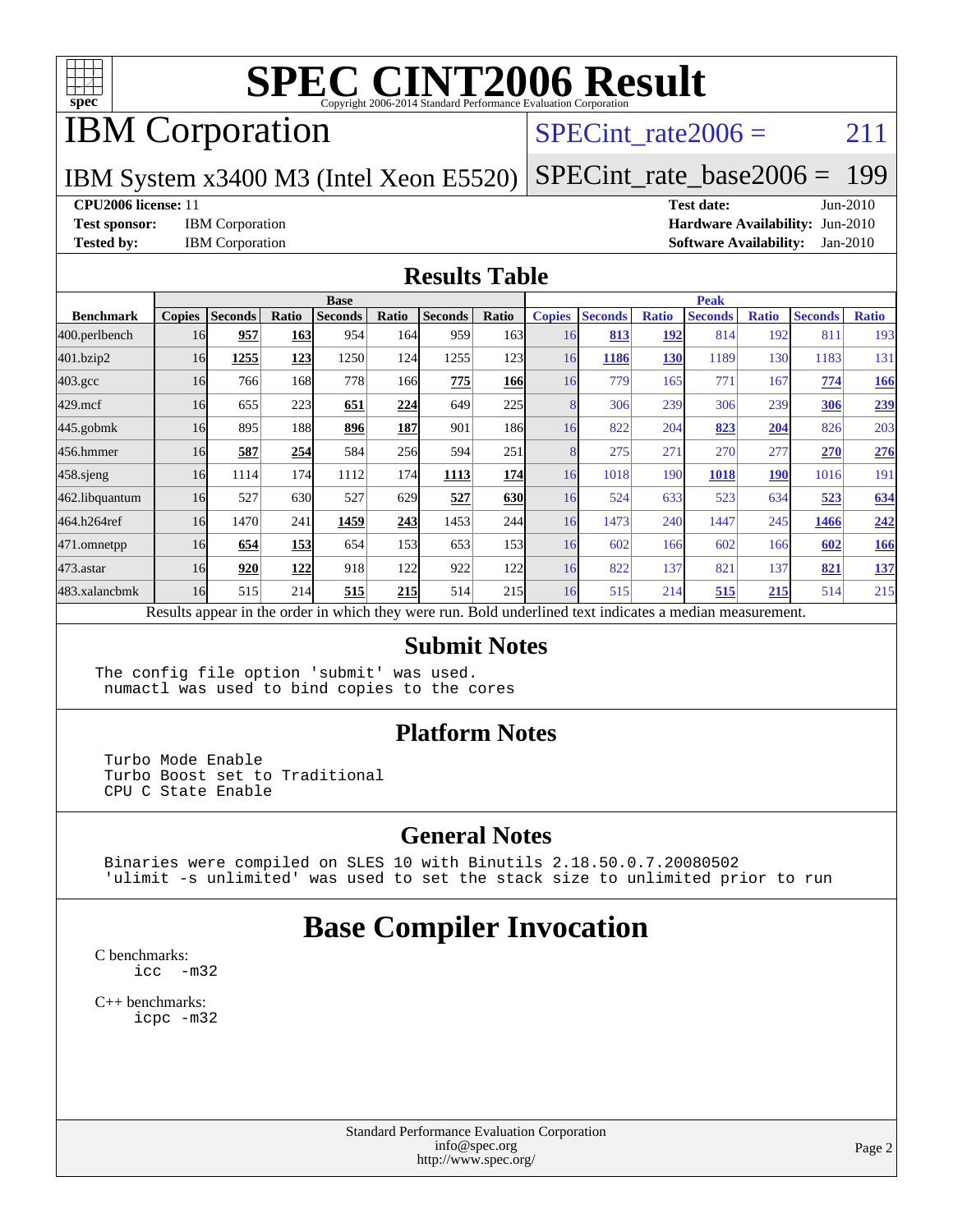

IBM Corporation

 $SPECTnt_rate2006 = 211$ 

IBM System x3400 M3 (Intel Xeon E5520) [SPECint\\_rate\\_base2006 =](http://www.spec.org/auto/cpu2006/Docs/result-fields.html#SPECintratebase2006) 199

**[Test sponsor:](http://www.spec.org/auto/cpu2006/Docs/result-fields.html#Testsponsor)** IBM Corporation **[Hardware Availability:](http://www.spec.org/auto/cpu2006/Docs/result-fields.html#HardwareAvailability)** Jun-2010

**[CPU2006 license:](http://www.spec.org/auto/cpu2006/Docs/result-fields.html#CPU2006license)** 11 **[Test date:](http://www.spec.org/auto/cpu2006/Docs/result-fields.html#Testdate)** Jun-2010 **[Tested by:](http://www.spec.org/auto/cpu2006/Docs/result-fields.html#Testedby)** IBM Corporation **[Software Availability:](http://www.spec.org/auto/cpu2006/Docs/result-fields.html#SoftwareAvailability)** Jan-2010

### **[Base Portability Flags](http://www.spec.org/auto/cpu2006/Docs/result-fields.html#BasePortabilityFlags)**

 400.perlbench: [-DSPEC\\_CPU\\_LINUX\\_IA32](http://www.spec.org/cpu2006/results/res2010q3/cpu2006-20100719-12510.flags.html#b400.perlbench_baseCPORTABILITY_DSPEC_CPU_LINUX_IA32) 462.libquantum: [-DSPEC\\_CPU\\_LINUX](http://www.spec.org/cpu2006/results/res2010q3/cpu2006-20100719-12510.flags.html#b462.libquantum_baseCPORTABILITY_DSPEC_CPU_LINUX) 483.xalancbmk: [-DSPEC\\_CPU\\_LINUX](http://www.spec.org/cpu2006/results/res2010q3/cpu2006-20100719-12510.flags.html#b483.xalancbmk_baseCXXPORTABILITY_DSPEC_CPU_LINUX)

**[Base Optimization Flags](http://www.spec.org/auto/cpu2006/Docs/result-fields.html#BaseOptimizationFlags)**

[C benchmarks](http://www.spec.org/auto/cpu2006/Docs/result-fields.html#Cbenchmarks):

[-xSSE4.2](http://www.spec.org/cpu2006/results/res2010q3/cpu2006-20100719-12510.flags.html#user_CCbase_f-xSSE42_f91528193cf0b216347adb8b939d4107) [-ipo](http://www.spec.org/cpu2006/results/res2010q3/cpu2006-20100719-12510.flags.html#user_CCbase_f-ipo) [-O3](http://www.spec.org/cpu2006/results/res2010q3/cpu2006-20100719-12510.flags.html#user_CCbase_f-O3) [-no-prec-div](http://www.spec.org/cpu2006/results/res2010q3/cpu2006-20100719-12510.flags.html#user_CCbase_f-no-prec-div) [-static](http://www.spec.org/cpu2006/results/res2010q3/cpu2006-20100719-12510.flags.html#user_CCbase_f-static) [-opt-prefetch](http://www.spec.org/cpu2006/results/res2010q3/cpu2006-20100719-12510.flags.html#user_CCbase_f-opt-prefetch)

[C++ benchmarks:](http://www.spec.org/auto/cpu2006/Docs/result-fields.html#CXXbenchmarks)

[-xSSE4.2](http://www.spec.org/cpu2006/results/res2010q3/cpu2006-20100719-12510.flags.html#user_CXXbase_f-xSSE42_f91528193cf0b216347adb8b939d4107) [-ipo](http://www.spec.org/cpu2006/results/res2010q3/cpu2006-20100719-12510.flags.html#user_CXXbase_f-ipo) [-O3](http://www.spec.org/cpu2006/results/res2010q3/cpu2006-20100719-12510.flags.html#user_CXXbase_f-O3) [-no-prec-div](http://www.spec.org/cpu2006/results/res2010q3/cpu2006-20100719-12510.flags.html#user_CXXbase_f-no-prec-div) [-opt-prefetch](http://www.spec.org/cpu2006/results/res2010q3/cpu2006-20100719-12510.flags.html#user_CXXbase_f-opt-prefetch) [-Wl,-z,muldefs](http://www.spec.org/cpu2006/results/res2010q3/cpu2006-20100719-12510.flags.html#user_CXXbase_link_force_multiple1_74079c344b956b9658436fd1b6dd3a8a) [-L/home/cmplr/usr3/alrahate/cpu2006.1.1.ic11.1/libic11.1-32bit -lsmartheap](http://www.spec.org/cpu2006/results/res2010q3/cpu2006-20100719-12510.flags.html#user_CXXbase_SmartHeap_d86dffe4a79b79ef8890d5cce17030c3)

## **[Base Other Flags](http://www.spec.org/auto/cpu2006/Docs/result-fields.html#BaseOtherFlags)**

[C benchmarks](http://www.spec.org/auto/cpu2006/Docs/result-fields.html#Cbenchmarks):

403.gcc: [-Dalloca=\\_alloca](http://www.spec.org/cpu2006/results/res2010q3/cpu2006-20100719-12510.flags.html#b403.gcc_baseEXTRA_CFLAGS_Dalloca_be3056838c12de2578596ca5467af7f3)

## **[Peak Compiler Invocation](http://www.spec.org/auto/cpu2006/Docs/result-fields.html#PeakCompilerInvocation)**

[C benchmarks \(except as noted below\)](http://www.spec.org/auto/cpu2006/Docs/result-fields.html#Cbenchmarksexceptasnotedbelow):

[icc -m32](http://www.spec.org/cpu2006/results/res2010q3/cpu2006-20100719-12510.flags.html#user_CCpeak_intel_icc_32bit_5ff4a39e364c98233615fdd38438c6f2)

401.bzip2: [icc -m64](http://www.spec.org/cpu2006/results/res2010q3/cpu2006-20100719-12510.flags.html#user_peakCCLD401_bzip2_intel_icc_64bit_bda6cc9af1fdbb0edc3795bac97ada53)

456.hmmer: [icc -m64](http://www.spec.org/cpu2006/results/res2010q3/cpu2006-20100719-12510.flags.html#user_peakCCLD456_hmmer_intel_icc_64bit_bda6cc9af1fdbb0edc3795bac97ada53)

458.sjeng: [icc -m64](http://www.spec.org/cpu2006/results/res2010q3/cpu2006-20100719-12510.flags.html#user_peakCCLD458_sjeng_intel_icc_64bit_bda6cc9af1fdbb0edc3795bac97ada53)

462.libquantum: [icc -m64](http://www.spec.org/cpu2006/results/res2010q3/cpu2006-20100719-12510.flags.html#user_peakCCLD462_libquantum_intel_icc_64bit_bda6cc9af1fdbb0edc3795bac97ada53)

[C++ benchmarks \(except as noted below\):](http://www.spec.org/auto/cpu2006/Docs/result-fields.html#CXXbenchmarksexceptasnotedbelow) [icpc -m32](http://www.spec.org/cpu2006/results/res2010q3/cpu2006-20100719-12510.flags.html#user_CXXpeak_intel_icpc_32bit_4e5a5ef1a53fd332b3c49e69c3330699)

473.astar: [icpc -m64](http://www.spec.org/cpu2006/results/res2010q3/cpu2006-20100719-12510.flags.html#user_peakCXXLD473_astar_intel_icpc_64bit_fc66a5337ce925472a5c54ad6a0de310)

## **[Peak Portability Flags](http://www.spec.org/auto/cpu2006/Docs/result-fields.html#PeakPortabilityFlags)**

 400.perlbench: [-DSPEC\\_CPU\\_LINUX\\_IA32](http://www.spec.org/cpu2006/results/res2010q3/cpu2006-20100719-12510.flags.html#b400.perlbench_peakCPORTABILITY_DSPEC_CPU_LINUX_IA32) 401.bzip2: [-DSPEC\\_CPU\\_LP64](http://www.spec.org/cpu2006/results/res2010q3/cpu2006-20100719-12510.flags.html#suite_peakCPORTABILITY401_bzip2_DSPEC_CPU_LP64)

Continued on next page

Standard Performance Evaluation Corporation [info@spec.org](mailto:info@spec.org) <http://www.spec.org/>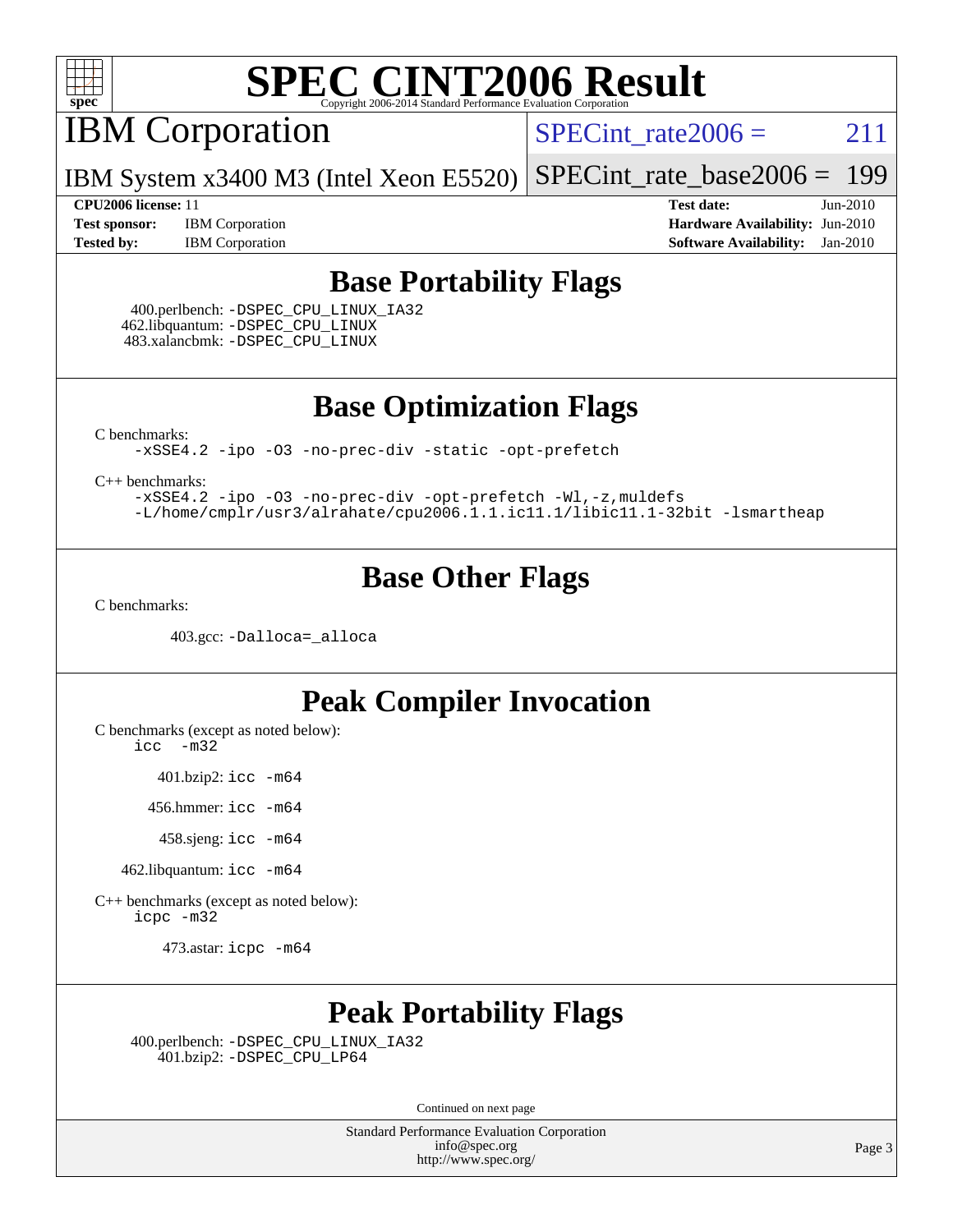

IBM Corporation

SPECint rate $2006 = 211$ 

IBM System x3400 M3 (Intel Xeon E5520) [SPECint\\_rate\\_base2006 =](http://www.spec.org/auto/cpu2006/Docs/result-fields.html#SPECintratebase2006) 199

**[Test sponsor:](http://www.spec.org/auto/cpu2006/Docs/result-fields.html#Testsponsor)** IBM Corporation **[Hardware Availability:](http://www.spec.org/auto/cpu2006/Docs/result-fields.html#HardwareAvailability)** Jun-2010 **[Tested by:](http://www.spec.org/auto/cpu2006/Docs/result-fields.html#Testedby)** IBM Corporation **[Software Availability:](http://www.spec.org/auto/cpu2006/Docs/result-fields.html#SoftwareAvailability)** Jan-2010

**[CPU2006 license:](http://www.spec.org/auto/cpu2006/Docs/result-fields.html#CPU2006license)** 11 **[Test date:](http://www.spec.org/auto/cpu2006/Docs/result-fields.html#Testdate)** Jun-2010

## **[Peak Portability Flags \(Continued\)](http://www.spec.org/auto/cpu2006/Docs/result-fields.html#PeakPortabilityFlags)**

 456.hmmer: [-DSPEC\\_CPU\\_LP64](http://www.spec.org/cpu2006/results/res2010q3/cpu2006-20100719-12510.flags.html#suite_peakCPORTABILITY456_hmmer_DSPEC_CPU_LP64) 458.sjeng: [-DSPEC\\_CPU\\_LP64](http://www.spec.org/cpu2006/results/res2010q3/cpu2006-20100719-12510.flags.html#suite_peakCPORTABILITY458_sjeng_DSPEC_CPU_LP64) 462.libquantum: [-DSPEC\\_CPU\\_LP64](http://www.spec.org/cpu2006/results/res2010q3/cpu2006-20100719-12510.flags.html#suite_peakCPORTABILITY462_libquantum_DSPEC_CPU_LP64) [-DSPEC\\_CPU\\_LINUX](http://www.spec.org/cpu2006/results/res2010q3/cpu2006-20100719-12510.flags.html#b462.libquantum_peakCPORTABILITY_DSPEC_CPU_LINUX) 473.astar: [-DSPEC\\_CPU\\_LP64](http://www.spec.org/cpu2006/results/res2010q3/cpu2006-20100719-12510.flags.html#suite_peakCXXPORTABILITY473_astar_DSPEC_CPU_LP64) 483.xalancbmk: [-DSPEC\\_CPU\\_LINUX](http://www.spec.org/cpu2006/results/res2010q3/cpu2006-20100719-12510.flags.html#b483.xalancbmk_peakCXXPORTABILITY_DSPEC_CPU_LINUX)

## **[Peak Optimization Flags](http://www.spec.org/auto/cpu2006/Docs/result-fields.html#PeakOptimizationFlags)**

[C benchmarks](http://www.spec.org/auto/cpu2006/Docs/result-fields.html#Cbenchmarks):

Standard Performance Evaluation Corporation [info@spec.org](mailto:info@spec.org) <http://www.spec.org/> Page 4 400.perlbench: [-xSSE4.2](http://www.spec.org/cpu2006/results/res2010q3/cpu2006-20100719-12510.flags.html#user_peakPASS2_CFLAGSPASS2_LDCFLAGS400_perlbench_f-xSSE42_f91528193cf0b216347adb8b939d4107)(pass 2) [-prof-gen](http://www.spec.org/cpu2006/results/res2010q3/cpu2006-20100719-12510.flags.html#user_peakPASS1_CFLAGSPASS1_LDCFLAGS400_perlbench_prof_gen_e43856698f6ca7b7e442dfd80e94a8fc)(pass 1) [-ipo](http://www.spec.org/cpu2006/results/res2010q3/cpu2006-20100719-12510.flags.html#user_peakPASS2_CFLAGSPASS2_LDCFLAGS400_perlbench_f-ipo)(pass 2) [-O3](http://www.spec.org/cpu2006/results/res2010q3/cpu2006-20100719-12510.flags.html#user_peakPASS2_CFLAGSPASS2_LDCFLAGS400_perlbench_f-O3)(pass 2) [-no-prec-div](http://www.spec.org/cpu2006/results/res2010q3/cpu2006-20100719-12510.flags.html#user_peakPASS2_CFLAGSPASS2_LDCFLAGS400_perlbench_f-no-prec-div)(pass 2) [-static](http://www.spec.org/cpu2006/results/res2010q3/cpu2006-20100719-12510.flags.html#user_peakPASS2_CFLAGSPASS2_LDCFLAGS400_perlbench_f-static)(pass 2) [-prof-use](http://www.spec.org/cpu2006/results/res2010q3/cpu2006-20100719-12510.flags.html#user_peakPASS2_CFLAGSPASS2_LDCFLAGS400_perlbench_prof_use_bccf7792157ff70d64e32fe3e1250b55)(pass 2) [-ansi-alias](http://www.spec.org/cpu2006/results/res2010q3/cpu2006-20100719-12510.flags.html#user_peakCOPTIMIZE400_perlbench_f-ansi-alias) 401.bzip2: [-xSSE4.2](http://www.spec.org/cpu2006/results/res2010q3/cpu2006-20100719-12510.flags.html#user_peakPASS2_CFLAGSPASS2_LDCFLAGS401_bzip2_f-xSSE42_f91528193cf0b216347adb8b939d4107)(pass 2) [-prof-gen](http://www.spec.org/cpu2006/results/res2010q3/cpu2006-20100719-12510.flags.html#user_peakPASS1_CFLAGSPASS1_LDCFLAGS401_bzip2_prof_gen_e43856698f6ca7b7e442dfd80e94a8fc)(pass 1) [-ipo](http://www.spec.org/cpu2006/results/res2010q3/cpu2006-20100719-12510.flags.html#user_peakPASS2_CFLAGSPASS2_LDCFLAGS401_bzip2_f-ipo)(pass 2) [-O3](http://www.spec.org/cpu2006/results/res2010q3/cpu2006-20100719-12510.flags.html#user_peakPASS2_CFLAGSPASS2_LDCFLAGS401_bzip2_f-O3)(pass 2) [-no-prec-div](http://www.spec.org/cpu2006/results/res2010q3/cpu2006-20100719-12510.flags.html#user_peakPASS2_CFLAGSPASS2_LDCFLAGS401_bzip2_f-no-prec-div)(pass 2) [-static](http://www.spec.org/cpu2006/results/res2010q3/cpu2006-20100719-12510.flags.html#user_peakPASS2_CFLAGSPASS2_LDCFLAGS401_bzip2_f-static)(pass 2) [-prof-use](http://www.spec.org/cpu2006/results/res2010q3/cpu2006-20100719-12510.flags.html#user_peakPASS2_CFLAGSPASS2_LDCFLAGS401_bzip2_prof_use_bccf7792157ff70d64e32fe3e1250b55)(pass 2) [-opt-prefetch](http://www.spec.org/cpu2006/results/res2010q3/cpu2006-20100719-12510.flags.html#user_peakCOPTIMIZE401_bzip2_f-opt-prefetch) [-ansi-alias](http://www.spec.org/cpu2006/results/res2010q3/cpu2006-20100719-12510.flags.html#user_peakCOPTIMIZE401_bzip2_f-ansi-alias) [-auto-ilp32](http://www.spec.org/cpu2006/results/res2010q3/cpu2006-20100719-12510.flags.html#user_peakCOPTIMIZE401_bzip2_f-auto-ilp32) 403.gcc: [-xSSE4.2](http://www.spec.org/cpu2006/results/res2010q3/cpu2006-20100719-12510.flags.html#user_peakCOPTIMIZE403_gcc_f-xSSE42_f91528193cf0b216347adb8b939d4107) [-ipo](http://www.spec.org/cpu2006/results/res2010q3/cpu2006-20100719-12510.flags.html#user_peakCOPTIMIZE403_gcc_f-ipo) [-O3](http://www.spec.org/cpu2006/results/res2010q3/cpu2006-20100719-12510.flags.html#user_peakCOPTIMIZE403_gcc_f-O3) [-no-prec-div](http://www.spec.org/cpu2006/results/res2010q3/cpu2006-20100719-12510.flags.html#user_peakCOPTIMIZE403_gcc_f-no-prec-div) [-static](http://www.spec.org/cpu2006/results/res2010q3/cpu2006-20100719-12510.flags.html#user_peakCOPTIMIZE403_gcc_f-static) 429.mcf: [-xSSE4.2](http://www.spec.org/cpu2006/results/res2010q3/cpu2006-20100719-12510.flags.html#user_peakCOPTIMIZE429_mcf_f-xSSE42_f91528193cf0b216347adb8b939d4107) [-ipo](http://www.spec.org/cpu2006/results/res2010q3/cpu2006-20100719-12510.flags.html#user_peakCOPTIMIZE429_mcf_f-ipo) [-O3](http://www.spec.org/cpu2006/results/res2010q3/cpu2006-20100719-12510.flags.html#user_peakCOPTIMIZE429_mcf_f-O3) [-no-prec-div](http://www.spec.org/cpu2006/results/res2010q3/cpu2006-20100719-12510.flags.html#user_peakCOPTIMIZE429_mcf_f-no-prec-div) [-static](http://www.spec.org/cpu2006/results/res2010q3/cpu2006-20100719-12510.flags.html#user_peakCOPTIMIZE429_mcf_f-static) [-opt-prefetch](http://www.spec.org/cpu2006/results/res2010q3/cpu2006-20100719-12510.flags.html#user_peakCOPTIMIZE429_mcf_f-opt-prefetch) 445.gobmk: [-xSSE4.2](http://www.spec.org/cpu2006/results/res2010q3/cpu2006-20100719-12510.flags.html#user_peakPASS2_CFLAGSPASS2_LDCFLAGS445_gobmk_f-xSSE42_f91528193cf0b216347adb8b939d4107)(pass 2) [-prof-gen](http://www.spec.org/cpu2006/results/res2010q3/cpu2006-20100719-12510.flags.html#user_peakPASS1_CFLAGSPASS1_LDCFLAGS445_gobmk_prof_gen_e43856698f6ca7b7e442dfd80e94a8fc)(pass 1) [-prof-use](http://www.spec.org/cpu2006/results/res2010q3/cpu2006-20100719-12510.flags.html#user_peakPASS2_CFLAGSPASS2_LDCFLAGS445_gobmk_prof_use_bccf7792157ff70d64e32fe3e1250b55)(pass 2) [-O2](http://www.spec.org/cpu2006/results/res2010q3/cpu2006-20100719-12510.flags.html#user_peakCOPTIMIZE445_gobmk_f-O2) [-ipo](http://www.spec.org/cpu2006/results/res2010q3/cpu2006-20100719-12510.flags.html#user_peakCOPTIMIZE445_gobmk_f-ipo) [-no-prec-div](http://www.spec.org/cpu2006/results/res2010q3/cpu2006-20100719-12510.flags.html#user_peakCOPTIMIZE445_gobmk_f-no-prec-div) [-ansi-alias](http://www.spec.org/cpu2006/results/res2010q3/cpu2006-20100719-12510.flags.html#user_peakCOPTIMIZE445_gobmk_f-ansi-alias) 456.hmmer: [-xSSE4.2](http://www.spec.org/cpu2006/results/res2010q3/cpu2006-20100719-12510.flags.html#user_peakCOPTIMIZE456_hmmer_f-xSSE42_f91528193cf0b216347adb8b939d4107) [-ipo](http://www.spec.org/cpu2006/results/res2010q3/cpu2006-20100719-12510.flags.html#user_peakCOPTIMIZE456_hmmer_f-ipo) [-O3](http://www.spec.org/cpu2006/results/res2010q3/cpu2006-20100719-12510.flags.html#user_peakCOPTIMIZE456_hmmer_f-O3) [-no-prec-div](http://www.spec.org/cpu2006/results/res2010q3/cpu2006-20100719-12510.flags.html#user_peakCOPTIMIZE456_hmmer_f-no-prec-div) [-static](http://www.spec.org/cpu2006/results/res2010q3/cpu2006-20100719-12510.flags.html#user_peakCOPTIMIZE456_hmmer_f-static) [-unroll2](http://www.spec.org/cpu2006/results/res2010q3/cpu2006-20100719-12510.flags.html#user_peakCOPTIMIZE456_hmmer_f-unroll_784dae83bebfb236979b41d2422d7ec2) [-ansi-alias](http://www.spec.org/cpu2006/results/res2010q3/cpu2006-20100719-12510.flags.html#user_peakCOPTIMIZE456_hmmer_f-ansi-alias) [-auto-ilp32](http://www.spec.org/cpu2006/results/res2010q3/cpu2006-20100719-12510.flags.html#user_peakCOPTIMIZE456_hmmer_f-auto-ilp32) 458.sjeng: [-xSSE4.2](http://www.spec.org/cpu2006/results/res2010q3/cpu2006-20100719-12510.flags.html#user_peakPASS2_CFLAGSPASS2_LDCFLAGS458_sjeng_f-xSSE42_f91528193cf0b216347adb8b939d4107)(pass 2) [-prof-gen](http://www.spec.org/cpu2006/results/res2010q3/cpu2006-20100719-12510.flags.html#user_peakPASS1_CFLAGSPASS1_LDCFLAGS458_sjeng_prof_gen_e43856698f6ca7b7e442dfd80e94a8fc)(pass 1) [-ipo](http://www.spec.org/cpu2006/results/res2010q3/cpu2006-20100719-12510.flags.html#user_peakPASS2_CFLAGSPASS2_LDCFLAGS458_sjeng_f-ipo)(pass 2) [-O3](http://www.spec.org/cpu2006/results/res2010q3/cpu2006-20100719-12510.flags.html#user_peakPASS2_CFLAGSPASS2_LDCFLAGS458_sjeng_f-O3)(pass 2) [-no-prec-div](http://www.spec.org/cpu2006/results/res2010q3/cpu2006-20100719-12510.flags.html#user_peakPASS2_CFLAGSPASS2_LDCFLAGS458_sjeng_f-no-prec-div)(pass 2) [-static](http://www.spec.org/cpu2006/results/res2010q3/cpu2006-20100719-12510.flags.html#user_peakPASS2_CFLAGSPASS2_LDCFLAGS458_sjeng_f-static)(pass 2) [-prof-use](http://www.spec.org/cpu2006/results/res2010q3/cpu2006-20100719-12510.flags.html#user_peakPASS2_CFLAGSPASS2_LDCFLAGS458_sjeng_prof_use_bccf7792157ff70d64e32fe3e1250b55)(pass 2) [-unroll4](http://www.spec.org/cpu2006/results/res2010q3/cpu2006-20100719-12510.flags.html#user_peakCOPTIMIZE458_sjeng_f-unroll_4e5e4ed65b7fd20bdcd365bec371b81f) [-auto-ilp32](http://www.spec.org/cpu2006/results/res2010q3/cpu2006-20100719-12510.flags.html#user_peakCOPTIMIZE458_sjeng_f-auto-ilp32) 462.libquantum: [-xSSE4.2](http://www.spec.org/cpu2006/results/res2010q3/cpu2006-20100719-12510.flags.html#user_peakCOPTIMIZE462_libquantum_f-xSSE42_f91528193cf0b216347adb8b939d4107) [-ipo](http://www.spec.org/cpu2006/results/res2010q3/cpu2006-20100719-12510.flags.html#user_peakCOPTIMIZE462_libquantum_f-ipo) [-O3](http://www.spec.org/cpu2006/results/res2010q3/cpu2006-20100719-12510.flags.html#user_peakCOPTIMIZE462_libquantum_f-O3) [-no-prec-div](http://www.spec.org/cpu2006/results/res2010q3/cpu2006-20100719-12510.flags.html#user_peakCOPTIMIZE462_libquantum_f-no-prec-div) [-static](http://www.spec.org/cpu2006/results/res2010q3/cpu2006-20100719-12510.flags.html#user_peakCOPTIMIZE462_libquantum_f-static) [-auto-ilp32](http://www.spec.org/cpu2006/results/res2010q3/cpu2006-20100719-12510.flags.html#user_peakCOPTIMIZE462_libquantum_f-auto-ilp32) [-opt-prefetch](http://www.spec.org/cpu2006/results/res2010q3/cpu2006-20100719-12510.flags.html#user_peakCOPTIMIZE462_libquantum_f-opt-prefetch) 464.h264ref: [-xSSE4.2](http://www.spec.org/cpu2006/results/res2010q3/cpu2006-20100719-12510.flags.html#user_peakPASS2_CFLAGSPASS2_LDCFLAGS464_h264ref_f-xSSE42_f91528193cf0b216347adb8b939d4107)(pass 2) [-prof-gen](http://www.spec.org/cpu2006/results/res2010q3/cpu2006-20100719-12510.flags.html#user_peakPASS1_CFLAGSPASS1_LDCFLAGS464_h264ref_prof_gen_e43856698f6ca7b7e442dfd80e94a8fc)(pass 1) [-ipo](http://www.spec.org/cpu2006/results/res2010q3/cpu2006-20100719-12510.flags.html#user_peakPASS2_CFLAGSPASS2_LDCFLAGS464_h264ref_f-ipo)(pass 2) [-O3](http://www.spec.org/cpu2006/results/res2010q3/cpu2006-20100719-12510.flags.html#user_peakPASS2_CFLAGSPASS2_LDCFLAGS464_h264ref_f-O3)(pass 2) [-no-prec-div](http://www.spec.org/cpu2006/results/res2010q3/cpu2006-20100719-12510.flags.html#user_peakPASS2_CFLAGSPASS2_LDCFLAGS464_h264ref_f-no-prec-div)(pass 2) [-static](http://www.spec.org/cpu2006/results/res2010q3/cpu2006-20100719-12510.flags.html#user_peakPASS2_CFLAGSPASS2_LDCFLAGS464_h264ref_f-static)(pass 2) [-prof-use](http://www.spec.org/cpu2006/results/res2010q3/cpu2006-20100719-12510.flags.html#user_peakPASS2_CFLAGSPASS2_LDCFLAGS464_h264ref_prof_use_bccf7792157ff70d64e32fe3e1250b55)(pass 2) [-unroll2](http://www.spec.org/cpu2006/results/res2010q3/cpu2006-20100719-12510.flags.html#user_peakCOPTIMIZE464_h264ref_f-unroll_784dae83bebfb236979b41d2422d7ec2) [-ansi-alias](http://www.spec.org/cpu2006/results/res2010q3/cpu2006-20100719-12510.flags.html#user_peakCOPTIMIZE464_h264ref_f-ansi-alias) [C++ benchmarks:](http://www.spec.org/auto/cpu2006/Docs/result-fields.html#CXXbenchmarks) 471.omnetpp: [-xSSE4.2](http://www.spec.org/cpu2006/results/res2010q3/cpu2006-20100719-12510.flags.html#user_peakPASS2_CXXFLAGSPASS2_LDCXXFLAGS471_omnetpp_f-xSSE42_f91528193cf0b216347adb8b939d4107)(pass 2) [-prof-gen](http://www.spec.org/cpu2006/results/res2010q3/cpu2006-20100719-12510.flags.html#user_peakPASS1_CXXFLAGSPASS1_LDCXXFLAGS471_omnetpp_prof_gen_e43856698f6ca7b7e442dfd80e94a8fc)(pass 1) [-ipo](http://www.spec.org/cpu2006/results/res2010q3/cpu2006-20100719-12510.flags.html#user_peakPASS2_CXXFLAGSPASS2_LDCXXFLAGS471_omnetpp_f-ipo)(pass 2) [-O3](http://www.spec.org/cpu2006/results/res2010q3/cpu2006-20100719-12510.flags.html#user_peakPASS2_CXXFLAGSPASS2_LDCXXFLAGS471_omnetpp_f-O3)(pass 2) [-no-prec-div](http://www.spec.org/cpu2006/results/res2010q3/cpu2006-20100719-12510.flags.html#user_peakPASS2_CXXFLAGSPASS2_LDCXXFLAGS471_omnetpp_f-no-prec-div)(pass 2) [-prof-use](http://www.spec.org/cpu2006/results/res2010q3/cpu2006-20100719-12510.flags.html#user_peakPASS2_CXXFLAGSPASS2_LDCXXFLAGS471_omnetpp_prof_use_bccf7792157ff70d64e32fe3e1250b55)(pass 2) [-ansi-alias](http://www.spec.org/cpu2006/results/res2010q3/cpu2006-20100719-12510.flags.html#user_peakCXXOPTIMIZE471_omnetpp_f-ansi-alias) [-opt-ra-region-strategy=block](http://www.spec.org/cpu2006/results/res2010q3/cpu2006-20100719-12510.flags.html#user_peakCXXOPTIMIZE471_omnetpp_f-opt-ra-region-strategy-block_a0a37c372d03933b2a18d4af463c1f69) [-Wl,-z,muldefs](http://www.spec.org/cpu2006/results/res2010q3/cpu2006-20100719-12510.flags.html#user_peakEXTRA_LDFLAGS471_omnetpp_link_force_multiple1_74079c344b956b9658436fd1b6dd3a8a) [-L/home/cmplr/usr3/alrahate/cpu2006.1.1.ic11.1/libic11.1-32bit -lsmartheap](http://www.spec.org/cpu2006/results/res2010q3/cpu2006-20100719-12510.flags.html#user_peakEXTRA_LIBS471_omnetpp_SmartHeap_d86dffe4a79b79ef8890d5cce17030c3)  $473.\text{astar: } -xSSE4$ .  $2(\text{pass 2})$   $-\text{prof-gen}(\text{pass 1})$   $-i\text{po}(\text{pass 2})$ [-O3](http://www.spec.org/cpu2006/results/res2010q3/cpu2006-20100719-12510.flags.html#user_peakPASS2_CXXFLAGSPASS2_LDCXXFLAGS473_astar_f-O3)(pass 2) [-no-prec-div](http://www.spec.org/cpu2006/results/res2010q3/cpu2006-20100719-12510.flags.html#user_peakPASS2_CXXFLAGSPASS2_LDCXXFLAGS473_astar_f-no-prec-div)(pass 2) [-prof-use](http://www.spec.org/cpu2006/results/res2010q3/cpu2006-20100719-12510.flags.html#user_peakPASS2_CXXFLAGSPASS2_LDCXXFLAGS473_astar_prof_use_bccf7792157ff70d64e32fe3e1250b55)(pass 2) [-ansi-alias](http://www.spec.org/cpu2006/results/res2010q3/cpu2006-20100719-12510.flags.html#user_peakCXXOPTIMIZE473_astar_f-ansi-alias) [-opt-ra-region-strategy=routine](http://www.spec.org/cpu2006/results/res2010q3/cpu2006-20100719-12510.flags.html#user_peakCXXOPTIMIZE473_astar_f-opt-ra-region-strategy-routine_ba086ea3b1d46a52e1238e2ca173ed44) [-Wl,-z,muldefs](http://www.spec.org/cpu2006/results/res2010q3/cpu2006-20100719-12510.flags.html#user_peakEXTRA_LDFLAGS473_astar_link_force_multiple1_74079c344b956b9658436fd1b6dd3a8a) Continued on next page